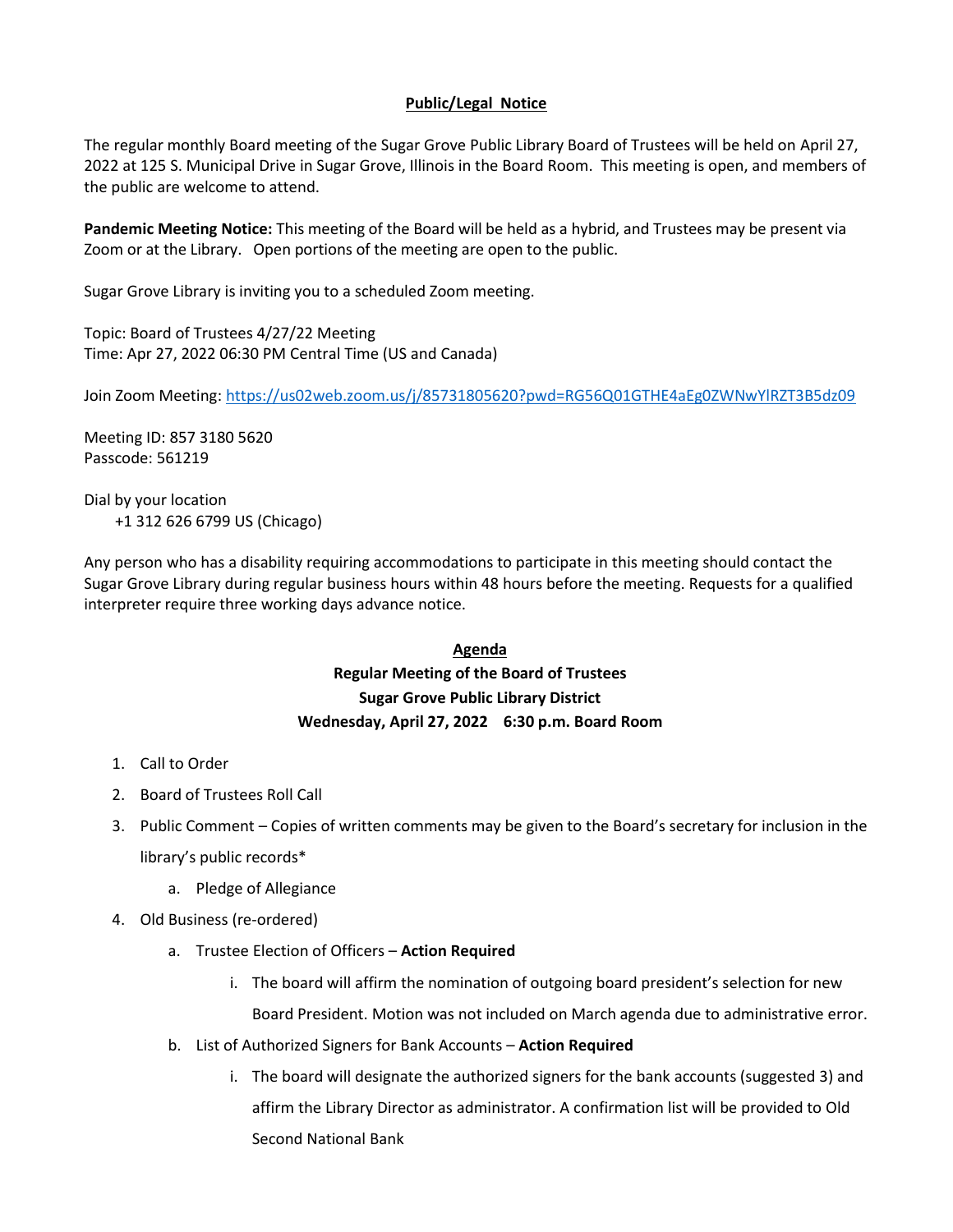- 5. New Business (re-ordered)
	- a. Policy 100 Library Card update **Action Required**
		- i. Review of an update to the Library Card Policy which will make library cards never expiring.
- **6.** Approval of Minutes **Action Required**
	- a. March 23, 2022 Regular Meeting Minutes
	- b. March 23, 2022 Closed Session Minutes
- 7. Correspondence
- 8. Review of Financial Reports
- **9.** Approval of the Check Registers **Action Required**
	- a. A review and approval of expenditures for the check register for March 2022
- 10. Director's Report
- 11. Board Representative Reports
	- a. Building and Grounds
	- b. Finance
	- c. Personnel/Policy
	- d. Strategic Planning
- 12. Friends and Foundation report
- 13. Trustee Open Comments and Discussion
	- a. An opportunity for Trustees to provide comment, discussion or news of interest.
- 14. Old Business (resumes)
	- a. Covid Sick Pay policy **Action Required**
		- i. The board will review the Covid-19 sick pay policy that expires 4/30/22.
	- b. Referendum Readiness Discussion
		- i. The board will discuss referendum planning.
- 15. New Business (resumes)
	- a. Trustee Assignments **Action Required**
		- i. The Board will make a motion to assign representative positions on the Board.
	- b. Financial Chronology **Action Required**
		- i. The financial chronology for the fiscal year 2022-2023 will be reviewed and adopted.
	- c. Working Budget for 2022-2023 Discussion
		- i. The "working budget" will be discussed for fiscal year July 1, 2022-June 30, 2023. The working budget assists in the preparation of the Budget and Appropriation Ordinances. The board will provide input on areas of priority to direct funding.
	- d. Ordinance No. 2022-4-27 Transfer of Funds **Action Required**
		- i. The Board will authorize transfer of funds to special reserve for the Live and Learn